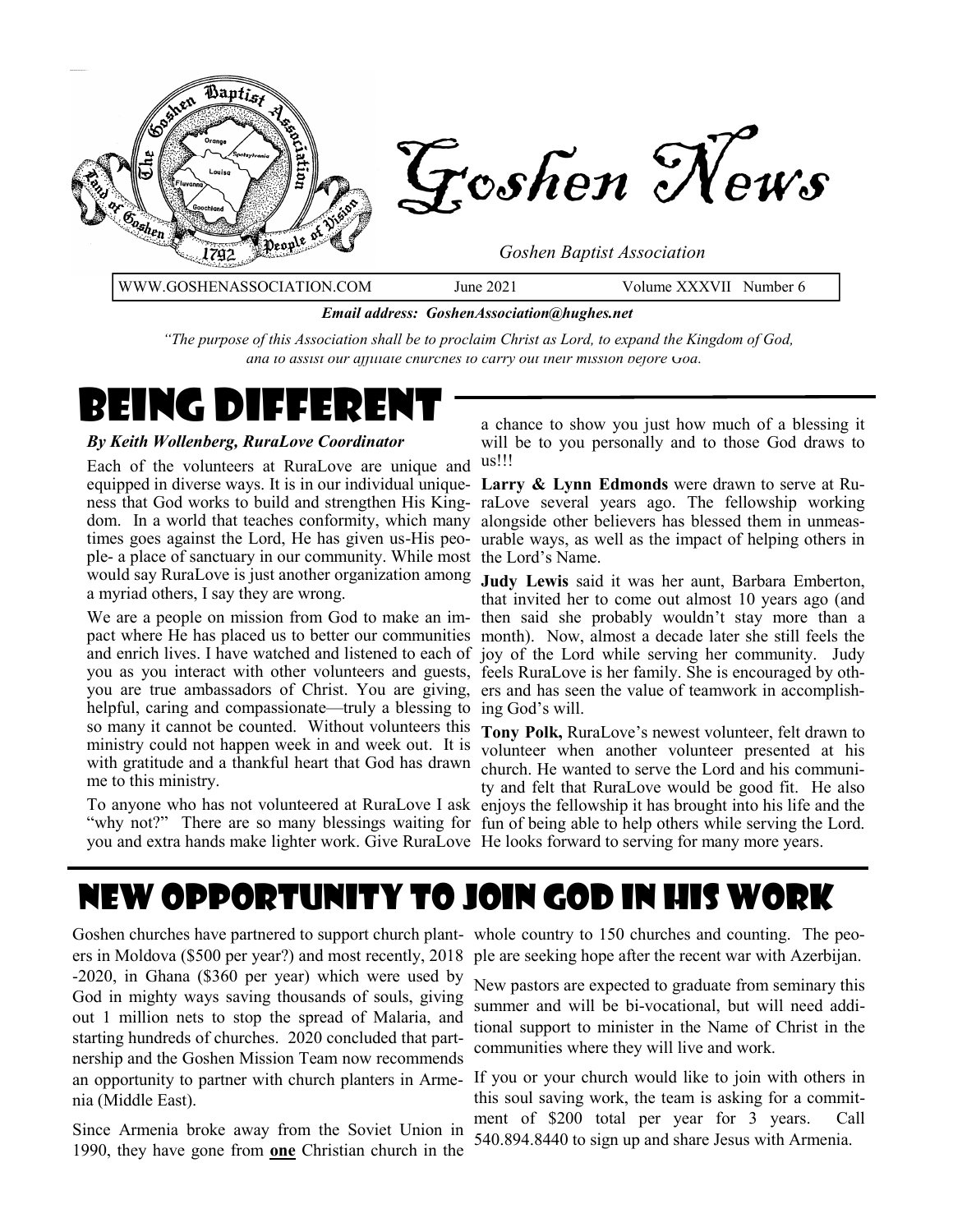# **Mission Opportunities**

*Project for June:* **RuraLove:** *Collect new items listed to be given to families starting over again:* laundry soap, dryer sheets, dish detergent, hand soap, toothpaste, toothbrushes, brooms & dust pans, mop buckets, comet type cleanser. Also, we are continuing to collect funds for the Roma children who attend **The Ruth School** for the Warm Clothing Project (\$4,400 needed to provide all 300 students in the fall with boots and winter items).

*RuraLove 540.894.8440, 587 Mica Road, Mineral,* is a ministry of Goshen Association to local families in crisis. We need churches who will *follow up* with families in crisis to build a relationship with the goal of meeting spiritual needs.

The Thrift Store is open year-round on Wednesdays 8 a.m.- 12:30 p.m. and the first Saturday of the month April-Nov.

RuraLove always needs: Chest of drawers, refrigerators, electric stoves, washers/dryers, twin & full mattresses, good vehicles.

RuraLove accepts a wide variety of items not listed. Smaller donations may be left in the green wooden donation shed anytime. Please call ahead for larger donations. Volunteers may also be **scheduled** to pick up **LARGE** items on a Wednesday morning.

*RuraLove does not accept* old style TVs, lg. entertainment centers, sleeper sofas, office desks, appliances which have issues. Also, no torn, damaged, moldy, or dirty items. If you have pets, RuraLove cannot accept upholstered items or mattresses due to allergies. All items are to be nice enough to give in Jesus' name.

*Hope for Appalachia* http://hfavateam.com  $\sim$  make "Hope Boxes" for students age 4-18 to be given out with salvation message at schools in Kentucky. See website for info.

*Hope House 540.371.0831* Battered women's shelter for abused women and their children, 902 Lafayette Blvd., Fredericksburg

*Shelter for HELP in Emergency 434.963.4676*  Working to end domestic violence. Charlottesville

## *Shelter for HELP Update*

Louisa County Police Department joins the shelter's Lethality Assessment Protocol Team and is receiving training to implement the program later this year. The program is designed to reduce serious injury and homicides related to domestic partner violence.

#### *Mission Stitchers*

*Terry and Joyce will be traveling to the headquarters for Little Dresses for Africa in early June but will be back in time to give everyone an update at their next meeting:*

#### *All are invited on Sat, June 19, 9 a.m.-2 p.m.*

Bring a lunch or about \$10 for lunch. Bring your machine and tools or fabric scissors to cut out the patterns. For more information on this ministry contact Terry Graham, 540.661.6268 or email mrsjrg@aol.com. Prayers for safe travels are appreciated. www.littledressesforafrica.org

#### *2020-2021 Annual Budget Report*

| Budget for 2020-2021 | 156,742.00   |
|----------------------|--------------|
| Monthly Needs        | 13,062.00    |
| Received April       | 12,548.00    |
| Received Oct-Apr.    | 79,586.00    |
| <b>Budget</b>        | $-11,434.00$ |

#### *Thank you all so much*

Thank you all so much for the surprise recognition for my 40 years of service to the Goshen. The special gift of the engraved Danbury Mantle Clock (so beautiful), the lovely bouquet of flowers, and the gracious monetary gift were all quite unexpected, but greatly appreciated.

The gracious "Resolution of Appreciation" from the BGAV is proudly displayed in my office. Thanks again for your encouragement.  $\ll$  *Joy* 

### *Newsletter Options*

When it comes to receiving monthly editions of The Goshen News, you have three options: you may receive a hard copy mailed to you each month, you can look for it on the website, or you can submit your name and email to the GMC Office and receive it by email. Call 540.894.8440 or email: goshenassociation@hughes.net



*RuraLove is open to the public while asking customers to practice safe distancing and wear masks inside buildings. In the past month (through your contributions and donations to RuraLove) you have helped local families in crisis by providing:*

- 4 Families with financial needs **(\$2,788.00)** (Rent, Mortgage, Utilities)
- 4 Families with a household need
- 2 Families with a whole house
- 3 Families with a medical loan

#### *In the past month the RuraLove Thrift Store sales have:*

Served 319 families with clothing

Served 761 families with household items

Total sales from the Thrift Store for clothing and other donated yard sale items for the month: **\$5,740.75** 

*One hundred percent of all sales and donations go to local families in crisis. Before bringing larger donations, please call:* 

*540.894.8440.*

Page 2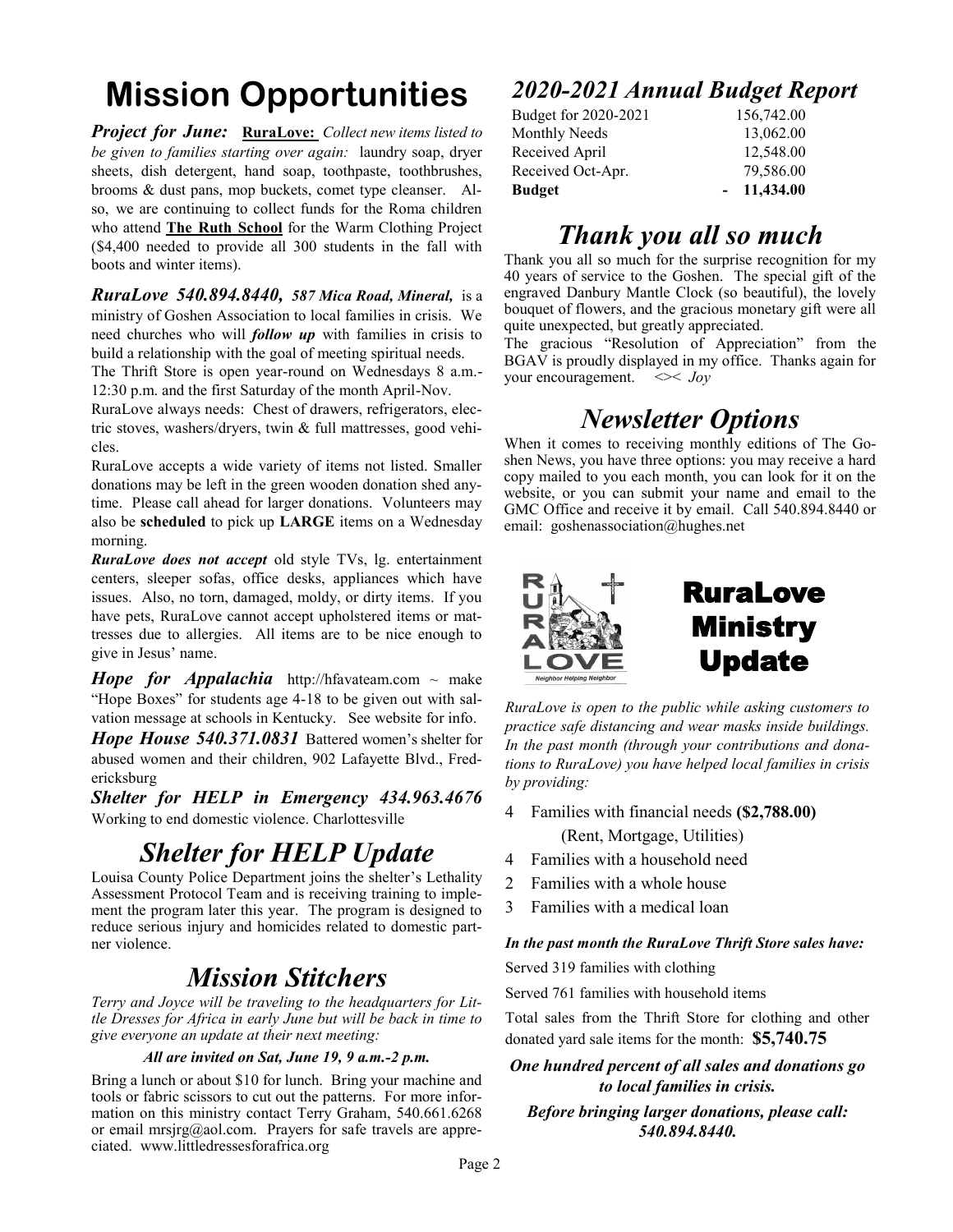**Louisa** is planning VBS for July 18-21 from 6-8 p.m. with the theme, "Mystery Island" from Answers in Genesis. The youth will have an Impact Missions Camp July 5-9. The three day a week Day Camp program for school children grades K-5 was a huge success. The Day Camp did the "Bible Drill" Program with a game invented by Pastor Richard along with their homework assignments. The game made the children eager to earn items from the game by memorizing Bible verses, Bible drills, good behavior, and completing school work. Four boys made a profession of faith through the Day Camp program and were baptized.

**Mechanicsville** is seeking prayers as they begin a pastor search. Dr. Roy Thomas will serve as Interim June-Dec. Mechanicsville also bids farewell to Minister to Youth and Children, Kate Parrish. Men's Breakfast continues each second Saturday at 8 a.m.—all are welcome. Covid-19 precautions are observed in all services.

**Mineral** VBS will be June 28-July 2 from 9-11:30 a.m. with the theme "Rocky Railway" (registration required). Centershot will begin June 1. See www.mineralbaptistchurch.org for info on VBS & Centershot. The Women's Ministry is collecting for Hope for Appalachia and Little Dresses for Africa. A youth Ridgecrest trip is scheduled June 7-12 and has four new members.

**Orange** welcomes two new members. Orange is planning VBS for July 11-15.

**Wallers** will have a "Celebration Sunday" on June 27 at 11 a.m. to celebrate Pastor Jojuan White's 10 year anniversary at Wallers, their four baptism candidates, and high school graduates. A luncheon will follow. For more info: wallersoffice@gmail.com or www.wallersbaptist.com

**Orange Community Churches** gathered at Goshen's **Leland-Madison Park** (at the intersection of Clifton Road & Constitution Highway, Orange) on the National Day of Prayer in May for an hour devoted to prayer.

## *Vol. Receptionist Luncheon*

A luncheon will be held for GMC Volunteer Receptionists on Saturday, June 5 at 11:30 a.m. at Vito's at the Lake.

## *Counseling Services*

Samantha Reynolds has closed her office at the Goshen Ministry Center. She is still seeing clients at Orange Baptist Church on Saturdays. If you are in need of her services, email her for availability at samtheuropa10@hotmail.com.

#### *\*Pray for our Goshen Churches:*

~Pray for Mount Gilead Baptist and Pastor Ben Boyd.

~Pray for Mt. Hermon Baptist and Pastor Jim Graham.

~Pray for New Hope Baptist and Pastor Rob Bratcher.

~Pray for North Pamunkey Baptist and Pastor Tim Jarrell.

# Church News *"Campbell's Comments"*

 In your memory bank of insignificant facts you may have stored the fact that the Lipton (tea) Company (now Uniliver) introduced the "flow through" tea bag. It was a single tea bag

divided into two pouches each contain an amount of tea leaves. The idea was that you could brew a better cup of tea if more of the crushed leaves were exposed to the hot water. If the hot water would flow through the tea leaves it would hasten the brewing or steeping time for your most satisfying cup of Lipton tea. No, I am aware that to the 'purest' one would not use a tea bag but would gently place loose tea in a tea ball and steep it for three to four minutes for



maximum taste effectiveness. I guess it is just a matter of personal taste, no pun intended.

 By way of an analogy, think about the ways God so wonderfully blesses a church or, in the case of Goshen Association, think of the ways in which God blesses the Goshen. If you peruse the scriptures you will find in your journey that the Lord honors individuals, churches and organizations committed to Him with multiple blessings. You will also discover that personal and corporate stewards will understand that blessings are given so that they will 'flow through' stewards. Stewardship sees the purpose of blessings TO is so that the blessings don't stay but flow THROUGH the stewards.

 RuraLove is a case in point. As the Lord blesses individuals they contribute items, of every sort, to RuraLove. Volunteers bless RuraLove by giving time to sort, clean, organize and prepare items for sale. As some items are made available to the public and are sold, RuraLove is blessed with money from the selling of contributed items. With money from RuraLove in the bank account the office staff is able to answer many of the calls for assistance with rent, utilities, or emergencies. In other words, the blessings just continue to flow. Last year RuraLove was blessed with almost \$37,000 and was able to assist individuals in need by distributing the same amount.

 RuraLove is the recipient of the blessings that flow TO and RuraLove is the place where the blessings flow THROUGH. You bless RuraLove with your contributions, with your volunteering and your assistance on sale days, your financial contributing and with your praying. We at RuraLove invite you to come be part of the Lord's FLOW THROUGH Blessings.

Thank you for caring. Would you care for a cup of tea?

~ *Don* 

# *Summer Camps*

**Adventure Camps for boys & girls Camp Piankatank:** Camppiankatank.org

**CrossRoads Summer Camp:**

Www.crossroadscamp.com

CrossRoads is offering safe and flexable opportunities for families and church groups to bring children and youth this summer to their camp. Packages range from a day trip to four nights. An adult must remain with their group.